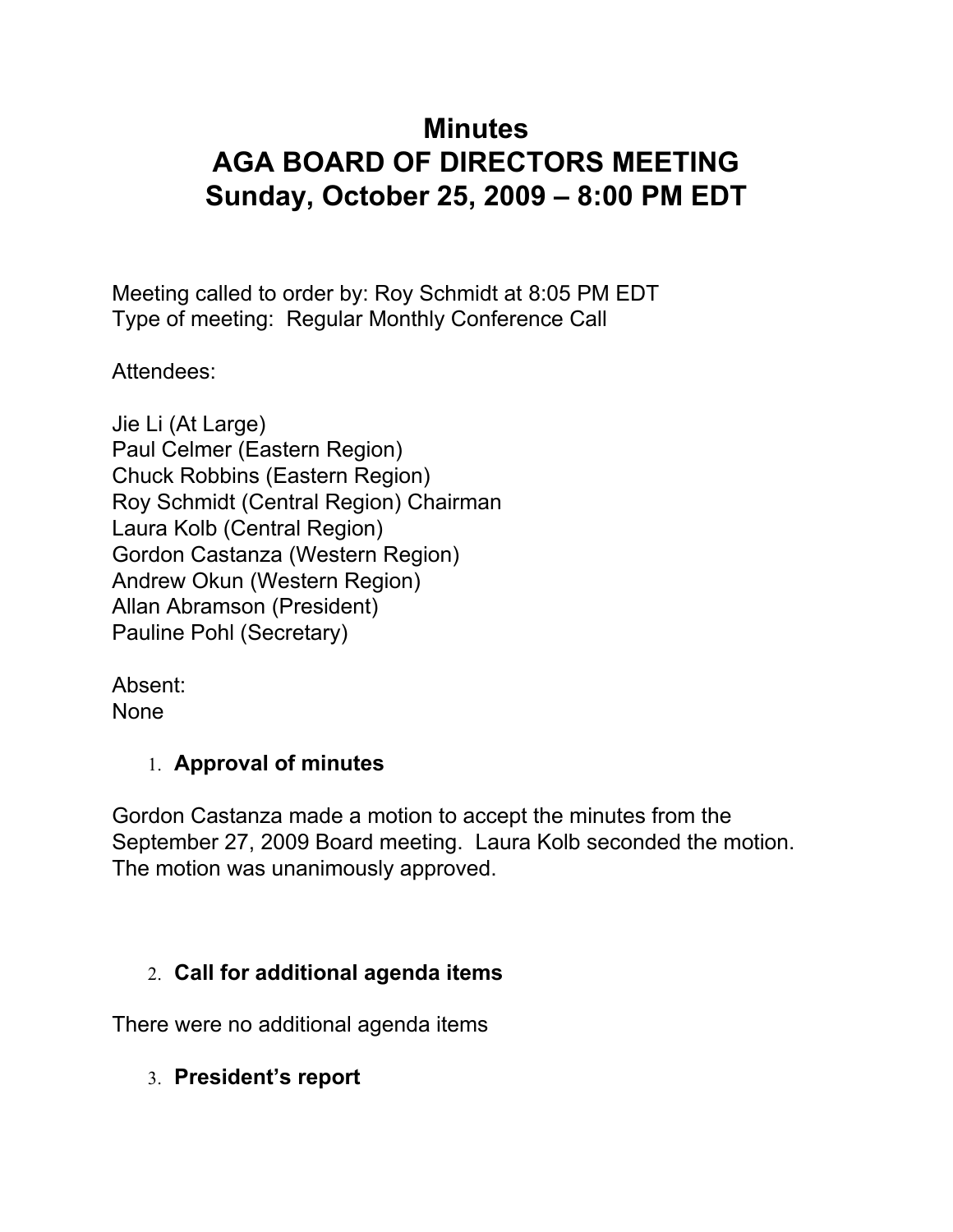#### a. **Information item: One year continuous membership policy**

The Assembly has been notified of our recommendation to create a "youthtime" membership category. They have been given 30 days to comment, then vote on the proposal. Abramson said he has received a few positive responses to his proposal for the "youth time" membership and no negative comments.

Jie Li said he would like to make a recommendation about adult memberships. He suggested allowing members to renew retroactively up to six months at a rate of \$10 per month penalty. He thinks this would show good will toward AGA members. Robbins said it is an idea worthy of consideration. Okun said he is also in favor of such a proposal. Kolb said it sounds like a creative way to handle the problem. Robbins said Sam Zimmerman should be consulted since he is the one who would have to implement the idea. Abramson said he is opposed to this idea, because the Board has already discussed grace periods at length and they decided that they wanted strong players to know that they need to maintain their memberships if they are interested in international competition. Li said that because there is an explicit financial penalty for a membership lapse, it should encourage serious players to maintain their memberships. Castanza said he thinks they should be allowed to pay a penalty but their membership should also be due again in another six months. Robbins suggested adding this proposal to the discussion of the youth time membership. He said the downside of the proposal is that it adds confusion to an already confused situation. Castanza agreed that another policy change so soon makes the Board look wishy-washy. Kolb said the 10-game requirement will still be in effect, so keeping the membership continuous is only a part of qualifying. Li said the steep financial penalty will make it so people will not be likely to make the mistake more than once. Abramson said this proposal might cause problems, because some invitations had already been issued by the tournament coordinator. Okun asked which tournament had already sent out the invitations. Li said it is the Fujitsu tournament in November, and suggested that the Board can specify that the new policy be in effect after the Fujitsu tournament. Robbins said before making changes Sam Zimmerman and the current or future Tournament Coordinator will need to be consulted to make sure implementation of such a policy won't place too many demands on the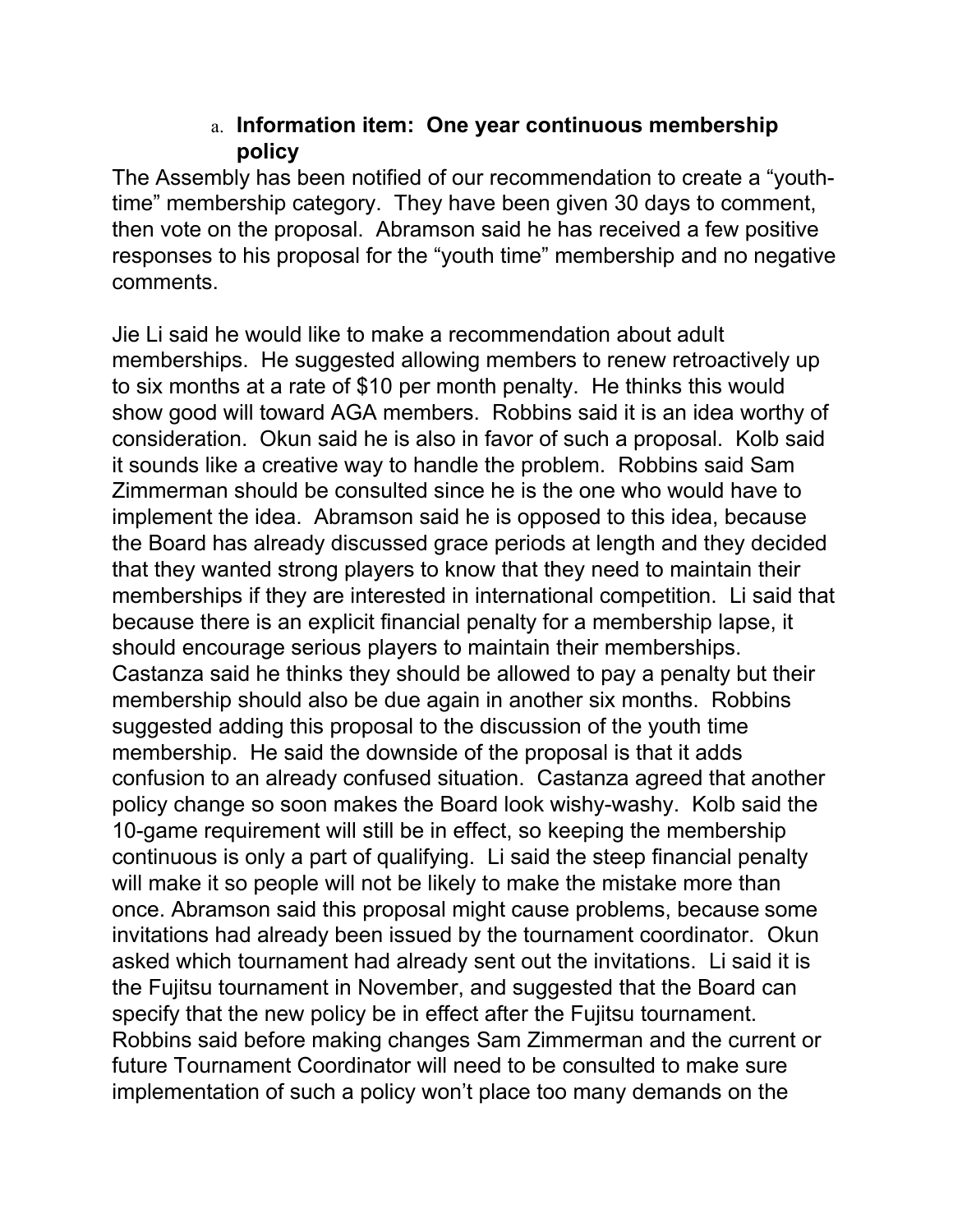volunteers. Abramson said he will discuss this proposal with Sam Zimmerman and Phil Waldron before sending it out for discussion with members.

#### b. **Discussion item: AGA-Congress MOA revised**

Abramson said he send out a changed agreement to the Board. The changes include: moving the conflict resolution clause to a general and independent place (paragraph 5), adding the words, "working within the approved budget" to the clause on dealing with pros, guaranteeing a minimum of \$2000 for local Congress organizers, and extending the deadlines for Congress submittal of financial reports, all per our discussion at the last meeting.

Schmidt said he disagrees with the guaranteed \$2000, because we already guarantee no personal loss. There should be an incentive to the Congress organizers to run things right. Schmidt thinks \$2000 is too much. Robbins said the Congress should earn much more than \$2000 if it is run correctly, so the guarantee is not necessary. Abramson said he included this clause as a result of Board discussions and he asked if the Board is in favor of the clause. Celmer said he thinks the guarantee is a good idea. Castanza agreed that he likes the guarantee, but he thinks \$2000 may not be enough considering how much work it is.

Robbins suggested a poll of the Board. Castanza clarified that we are voting on whether there should be a minimum guaranteed amount and not on the specific amount. The poll was five in favor and two against. (Robbins, Schmidt) Okun said he thinks \$2000 is not very much money for all of the effort, but we can not afford to pay a large sum. Castanza said he thinks \$10000 is a reasonable amount. Kolb and Celmer said a smaller amount like \$1000-2000 is reasonable. Abramson said he will move forward with the \$2000 amount.

Abramson asked if anyone had a comment on the conflict resolution paragraph or any of the other changes. There were no other Board comments on the MOU. Abramson said he will proceed with the MOU in its current form.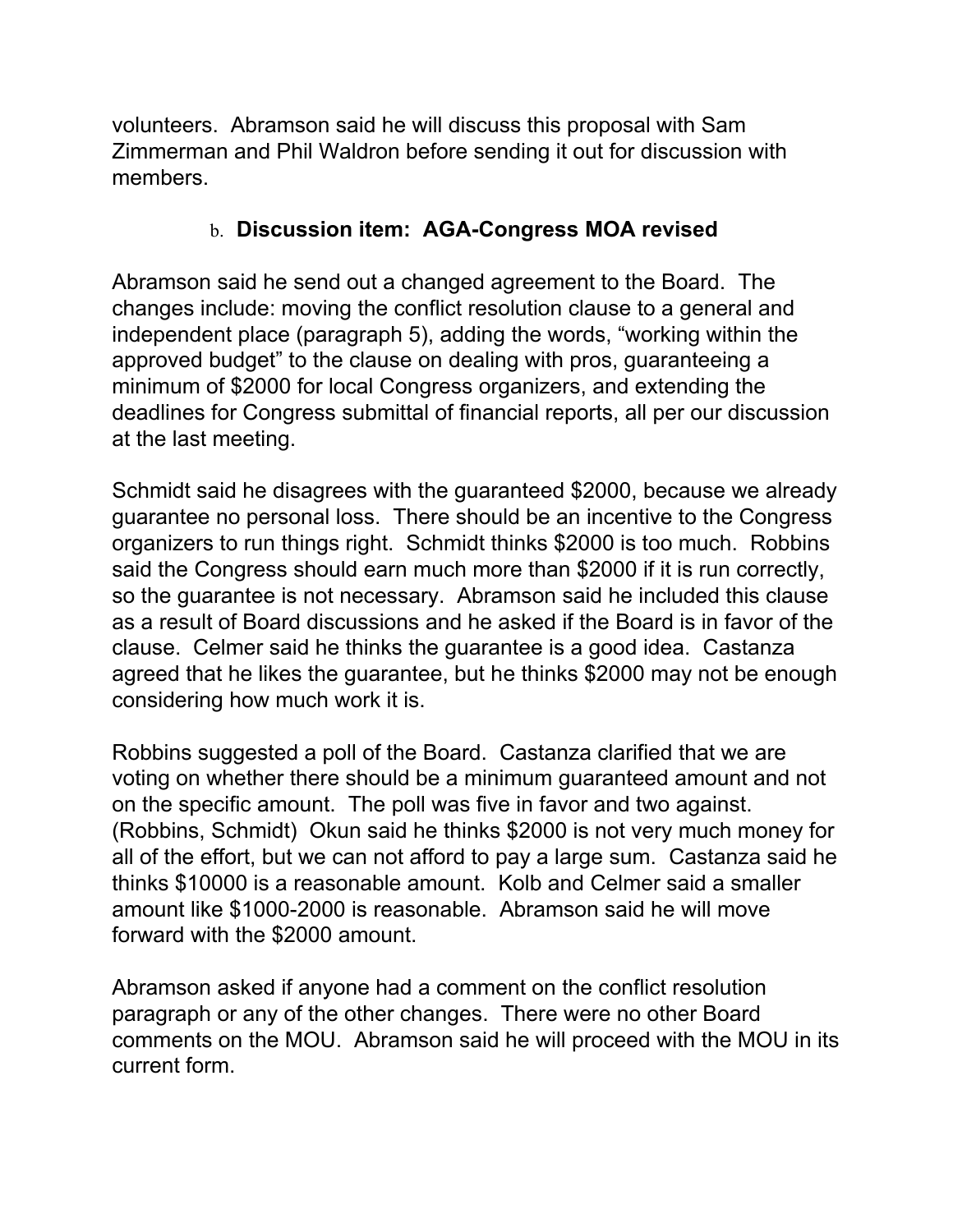# c. **Discussion item: Need for volunteers for key positions**

Abramson said he has been considering names for the new tournament coordinator. He asked the Board to supply him with suggestions for volunteers in that position and any others that are open.

Abramson said he will be sending a note to chapter leaders asking them to have discussions at their local meetings to look for new volunteers. Kolb asked which positions need filling. Abramson said tournament coordinator, volunteer coordinator, programmers, fundraisers among others.

## d. **Information item: Our servers**

Chuck Robbins had a major server crash last week, but is catching up on service needs this week. Robbins said his DNS server and web server went down because of a hard drive failure. He has the ratings backed up so that won't be a problem.

## e. **Pairing software**

Abramson said he had spoken before of offering a lifetime membership to a person who could write a program to run tournaments, and he will start looking for someone to write a good program that can be used by all of our tournament directors.

## 4. **Old Business**

## a. **Volunteer recognition program**

Schmidt said Phil Waldron's comments in the e-journal about volunteers not being appreciated are true and we need to come up with ideas to remedy the situation. Abramson said he will come up with a list of options for discussion at the next Board meeting.

#### 5. **New Business**

a. **Intellectual Property**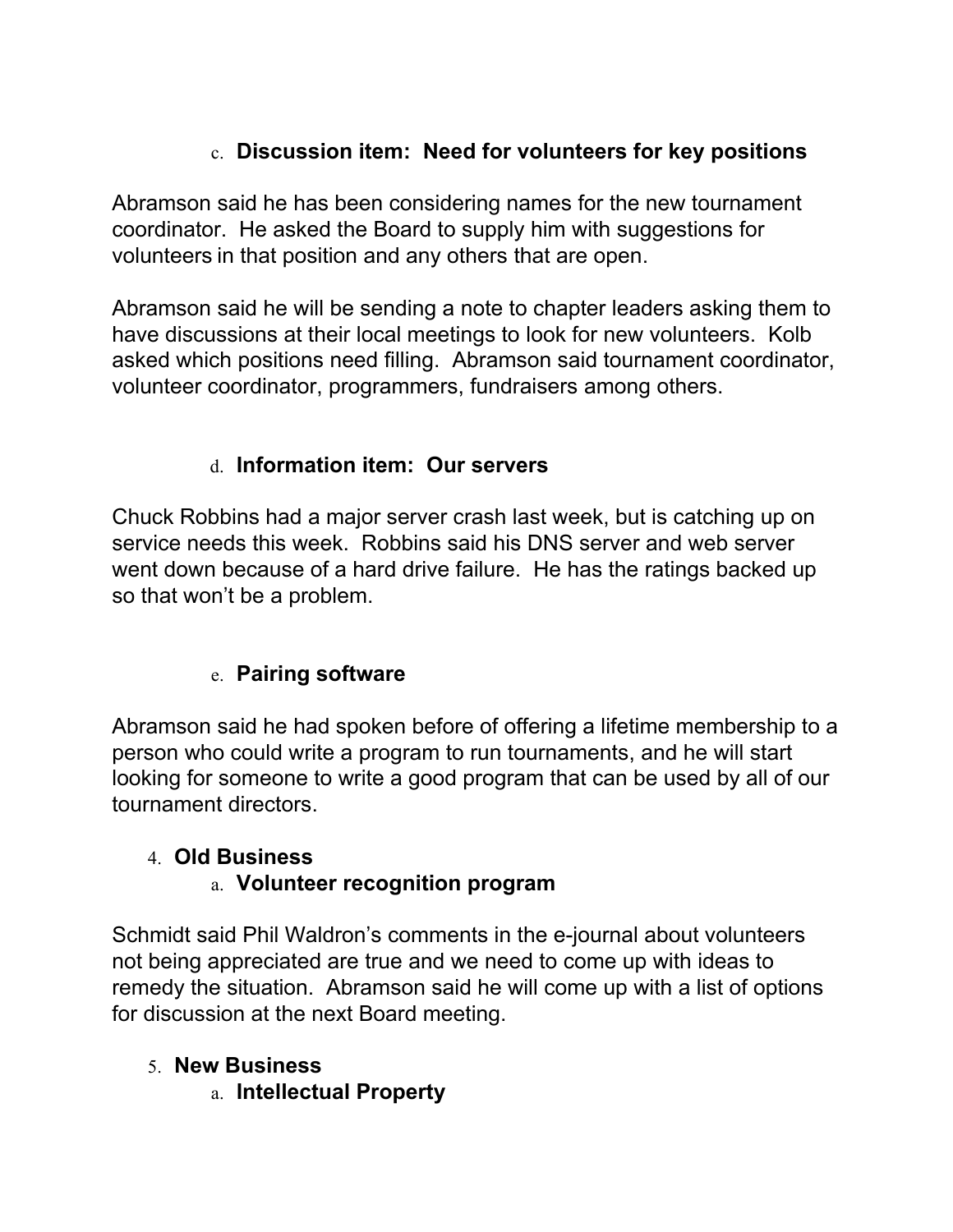Last meeting, the issue of an intellectual property policy came up. Schmidt said we have had to pay people for products in the past. We should come up with an agreement that when people write something or do programming they do so for the benefit of the AGA. Okun said the main issue we would worry about is copyright. If we have a policy that lets us use what our volunteers do it gets us only part way there. We have to have a way of making volunteers know the policy. Someone who knows what they are doing should draft it. Robbins had also mentioned Congress designs should be owned by the AGA. Okun said he would try to find a copyright lawyer to help. Abramson said he would look for a boilerplate of a policy on the internet.

## b. **PCI Compliance**

Schmidt said the issue of PCI compliance was raised in an e-mail by Roy Laird. Robbins said PCI compliance testing is more expensive than the fees the AGA is being fined. Robbins said his credit card authorizer doesn't charge the high fees the AGA is paying now. Schmidt said if we offer automatic renewal on memberships, we would have to comply with the security standards. Robbins said the credit card numbers would not be stored on our server. They would be encrypted and sent to Authorize.net where they could be stored. Schmidt asked if offering an automatic renewal option will raise our expenses with authorize.net. Robbins said he will look into that question.

#### c. **Board presence on GoDiscussions**

Schmidt said he thinks it's a good thing that the Board members monitor and participate in the discussion groups, but he is worried that some of the Board members' comments could be misconstrued as official policy or reflecting Board opinion. Abramson said in the past, officials of the AGA have not actively participated in discussions and there is some wisdom in refraining from heated discussions. It is difficult to cool down a heated discussion and comments are likely to fuel the fire rather than calm things down. Kolb and Li opined that clear expression of personal opinions and